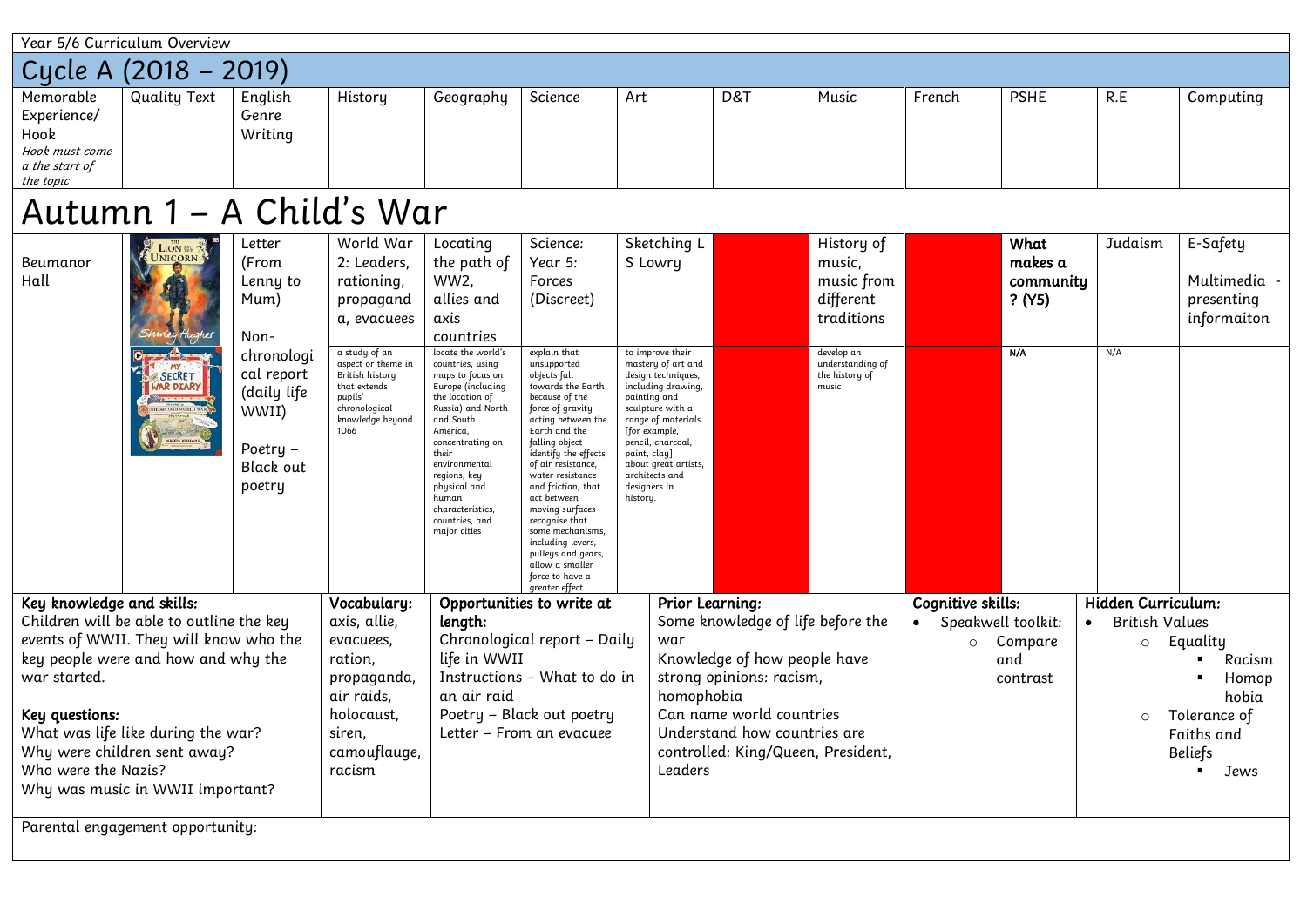|                            | Autumn 2 - Hola! Mexico                                           |                                                                     |            |                                                                                                                                                                                                                                                                                                 |                                                                                                                                                                               |                                                                      |                                                                                                                                           |                                                        |                                                                      |                                    |                                               |           |                       |                               |
|----------------------------|-------------------------------------------------------------------|---------------------------------------------------------------------|------------|-------------------------------------------------------------------------------------------------------------------------------------------------------------------------------------------------------------------------------------------------------------------------------------------------|-------------------------------------------------------------------------------------------------------------------------------------------------------------------------------|----------------------------------------------------------------------|-------------------------------------------------------------------------------------------------------------------------------------------|--------------------------------------------------------|----------------------------------------------------------------------|------------------------------------|-----------------------------------------------|-----------|-----------------------|-------------------------------|
| Mexican<br>feast           | MRLORIE BLACKHAN                                                  | Informatio<br>n/Holiday<br>Brochure/L<br>eaflet<br>(Mexico)<br>Non- |            | Ancient<br>Maya<br>Civilisation                                                                                                                                                                                                                                                                 | Landscape<br>of Mexico<br>(Human<br>and<br>Physical<br>Geography                                                                                                              | dead<br>masks<br>(paper<br>mache)                                    | Day of the                                                                                                                                |                                                        | Mexican<br>music,<br>representin<br>g music,<br>musical<br>notations |                                    | What does<br>discriminat<br>ion mean?<br>(Y5) |           | <b>Buddism</b>        | E-Safety                      |
|                            | <b>LOUIS SACHAR</b><br>holes                                      | chronologic<br>al report<br>(Ancient<br>Maya)                       |            | a non-<br>European<br>society that<br>provides<br>contrasts<br>with British<br>history – one<br>study chosen<br>from: early<br>Islamic<br>civilization,<br>including a<br>study of<br>Baghdad c.<br>AD 900;<br>Mayan<br>civilization c.<br>AD 900;<br>Benin (West<br>Africa) c. AD<br>900-1300. | physical<br>geography,<br>including:<br>climate zones,<br>biomes and<br>vegetation<br>belts, rivers,<br>mountains.<br>volcanoes and<br>earthquakes,<br>and the water<br>cucle | design<br>including<br>drawing,<br>sculpture<br>pencil,<br>charcoal, | to improve<br>their mastery<br>of art and<br>techniques,<br>painting and<br>with a range<br>of materials<br>[for example,<br>paint, clay] |                                                        | use and<br>understand<br>staff and<br>other musical<br>notations     |                                    |                                               |           |                       |                               |
| Key knowledge and skills:  |                                                                   |                                                                     |            | Vocabulary:                                                                                                                                                                                                                                                                                     | Opportunities to write at length:                                                                                                                                             |                                                                      | Prior Learning:                                                                                                                           |                                                        |                                                                      | Cognitive skills:                  |                                               |           | Hidden Curriculum:    |                               |
|                            | The children will know who the<br>Mayans were and why they played |                                                                     |            | Maya, Gods,<br>religion, belief,                                                                                                                                                                                                                                                                | Holiday Brochure - Mexico<br>Tourist Leaflet - Chihuahuan                                                                                                                     |                                                                      |                                                                                                                                           | Use maps and atlases and<br>know how these can be used |                                                                      | Speakwell toolkit<br>o Predictions |                                               | $\bullet$ | <b>British Values</b> | Tolerance of                  |
|                            | an important role in society. The                                 |                                                                     | creation,  |                                                                                                                                                                                                                                                                                                 | Desert                                                                                                                                                                        |                                                                      |                                                                                                                                           | to locat countries and major                           |                                                                      |                                    | (archaeology)                                 |           | $\circ$               | Faiths and                    |
|                            | children will understand Mayan                                    |                                                                     |            | hieroglyphs,                                                                                                                                                                                                                                                                                    | Non-Chronological Book - The                                                                                                                                                  |                                                                      | cities                                                                                                                                    |                                                        |                                                                      | Compare and<br>$\circ$             |                                               |           | <b>Beliefs</b>        |                               |
|                            | beliefs and how they survived years                               |                                                                     | longitude, |                                                                                                                                                                                                                                                                                                 | Mayan's                                                                                                                                                                       |                                                                      |                                                                                                                                           | Understand how writing                                 |                                                                      | contrast                           |                                               | $\bullet$ | Work ethic            |                               |
| ago.                       |                                                                   |                                                                     | latitude,  |                                                                                                                                                                                                                                                                                                 |                                                                                                                                                                               |                                                                      |                                                                                                                                           | can impact the reader -                                |                                                                      | (Creation                          |                                               |           | $\circ$               | Aspiring to                   |
| Key questions:             |                                                                   |                                                                     | equator,   | hemispheres,                                                                                                                                                                                                                                                                                    |                                                                                                                                                                               |                                                                      | persuasion                                                                                                                                | To know that things had to                             |                                                                      | stories)                           |                                               |           |                       | achieve and<br>understand how |
| Who were the Mayans?       |                                                                   |                                                                     | climate,   |                                                                                                                                                                                                                                                                                                 |                                                                                                                                                                               |                                                                      |                                                                                                                                           | be invented and developed                              |                                                                      |                                    |                                               |           |                       | people can have               |
|                            | What was life like during the Mayan                               |                                                                     | population |                                                                                                                                                                                                                                                                                                 |                                                                                                                                                                               |                                                                      |                                                                                                                                           | overtime (e.g. calendar,                               |                                                                      |                                    |                                               |           |                       | an impact on                  |
| period?                    |                                                                   |                                                                     |            |                                                                                                                                                                                                                                                                                                 |                                                                                                                                                                               |                                                                      | number system)                                                                                                                            |                                                        |                                                                      |                                    |                                               |           |                       | the world                     |
| Where did the Mayans live? |                                                                   |                                                                     |            |                                                                                                                                                                                                                                                                                                 |                                                                                                                                                                               |                                                                      |                                                                                                                                           |                                                        |                                                                      |                                    |                                               |           |                       |                               |

Parental engagement opportunity: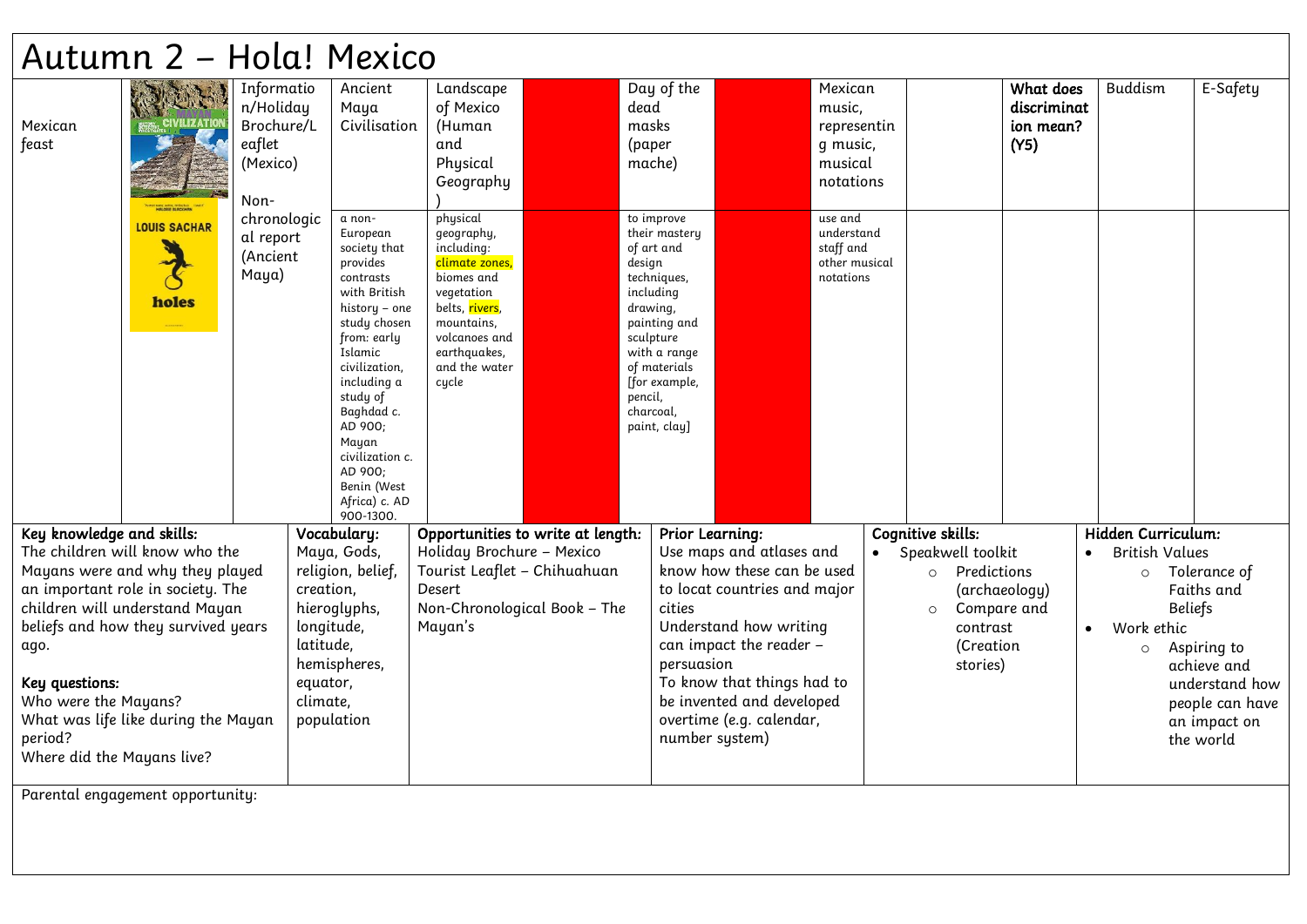| Spring 1 – Frozen Kingdom                                                                                                                                                                                                                                   |                                                                                                                                                                                                                                                                   |                                                      |  |                                                                                                                                                                                                                                                                                                                        |                                                                                                                                                                                                                                                                                                                                                      |                                                                                                                                                                                                                                                                                     |                                                                                                                                                                                                                                                                                                                                                           |  |                                                                         |                                               |                                         |                                                           |
|-------------------------------------------------------------------------------------------------------------------------------------------------------------------------------------------------------------------------------------------------------------|-------------------------------------------------------------------------------------------------------------------------------------------------------------------------------------------------------------------------------------------------------------------|------------------------------------------------------|--|------------------------------------------------------------------------------------------------------------------------------------------------------------------------------------------------------------------------------------------------------------------------------------------------------------------------|------------------------------------------------------------------------------------------------------------------------------------------------------------------------------------------------------------------------------------------------------------------------------------------------------------------------------------------------------|-------------------------------------------------------------------------------------------------------------------------------------------------------------------------------------------------------------------------------------------------------------------------------------|-----------------------------------------------------------------------------------------------------------------------------------------------------------------------------------------------------------------------------------------------------------------------------------------------------------------------------------------------------------|--|-------------------------------------------------------------------------|-----------------------------------------------|-----------------------------------------|-----------------------------------------------------------|
| Make a giant<br>iceberg! Freeze<br>water in a large<br>balloon or clear<br>plastic bag overnight.<br>Once frozen, remove<br>and place in a large<br>container of water.<br>Observe how the<br>iceberg sits in the<br>water and how it<br>changes over time. | <b>SHACKLETON'S</b><br><b>JOURNEY</b><br>William Could<br><b>HYDIG EYE FOORS</b>                                                                                                                                                                                  | Biography<br>(Shackleto<br>n)<br>Expedition<br>story |  | Features of<br>the polar<br>regions,<br>temperatur<br>es (maths<br>link),<br>comparing<br>environme<br>nts,                                                                                                                                                                                                            | Year 6:<br>Living<br>things and<br>their<br>habitats                                                                                                                                                                                                                                                                                                 | Inuit art<br>Use of<br>colours<br>(printing<br>block)                                                                                                                                                                                                                               | Designing<br>and<br>evaluating<br>instrument<br>S                                                                                                                                                                                                                                                                                                         |  |                                                                         | How can<br>we manage<br>our<br>money?<br>(Y5) | Islam                                   | Handling<br>data -<br>Presenting<br>data (flow<br>charts) |
|                                                                                                                                                                                                                                                             |                                                                                                                                                                                                                                                                   |                                                      |  | identify the<br>position and<br>significance of<br>latitude,<br>longitude,<br>Equator,<br>Northern<br>Hemisphere,<br>Southern<br>Hemisphere, the<br>Tropics of<br>Cancer and<br>Capricorn,<br>Arctic and<br>Antarctic Circle.<br>the<br>Prime/Greenwic<br>h Meridian and<br>time zones<br>including day)<br>and night) | describe how<br>living things are<br>classified into<br>broad groups<br>according to<br>common<br>observable<br>characteristics<br>and based on<br>similarities and<br>differences,<br>including<br>microorganisms<br>, plants and<br>animals * give<br>reasons for<br>classifying<br>plants and<br>animals based<br>on specific<br>characteristics. | to improve their<br>mastery of art<br>and design<br>techniques,<br>including<br>drawing,<br>painting and<br>sculpture with a<br>range of<br>materials [for<br>example, pencil,<br>charcoal, paint,<br>clay] * about<br>great artists,<br>architects and<br>designers in<br>history. | select from and<br>use a wider<br>range of tools<br>and equipment<br>to perform<br>practical tasks<br>accurately<br>select from and<br>use a wider<br>range of<br>materials and<br>components,<br>including<br>construction<br>materials,<br>textiles and<br>ingredients,<br>according to<br>their functional<br>properties and<br>aesthetic<br>qualities |  |                                                                         | N/A                                           | N/A                                     |                                                           |
| Key knowledge and skills:<br>Children will be able to                                                                                                                                                                                                       |                                                                                                                                                                                                                                                                   | Vocabulary: Arctic,<br>Antarctic, polar regios,      |  |                                                                                                                                                                                                                                                                                                                        | Opportunities to write at length:<br>Non-fiction report on the<br>Polar Bear and Arctic Fox -                                                                                                                                                                                                                                                        |                                                                                                                                                                                                                                                                                     | <b>Prior Learning:</b><br>Where the Polar<br>regions are. Know                                                                                                                                                                                                                                                                                            |  | <b>Cognitive skills:</b><br>• Speak Well Toolkit<br>Describe<br>$\circ$ |                                               | Hidden Curriculum:<br><b>World News</b> | <b>Climate Change</b>                                     |
| Antarctic.                                                                                                                                                                                                                                                  | explain the differences<br>North Pole, South Pole,<br>between the Arctic and<br>seasons, weather, land,<br>animals, adaptation,<br>They will understand how<br>plants, compare, contract,<br>food chains works.<br>mammals, fish, reptiles,<br>amphibians, birds, |                                                      |  | environment                                                                                                                                                                                                                                                                                                            | include explanations of how<br>they have adapted to the<br>Write a persuasive speech<br>about whether people should                                                                                                                                                                                                                                  |                                                                                                                                                                                                                                                                                     | where to look for<br>them on a map.<br>Understand that<br>things were<br>discovered by                                                                                                                                                                                                                                                                    |  | Predict<br>$\circ$<br>$\circ$<br>ast                                    | Compare/Contr                                 | Global<br>$\circ$                       | Warming                                                   |
| Key questions:<br>Pole?                                                                                                                                                                                                                                     | vertebrates, predators,<br>Who discovered the South<br>carnivore, herbivore, prey,<br>omnivore, producer,<br>What are the different<br>bacteria<br>groups of animals called?<br>Darental engagement opportunitur                                                  |                                                      |  | Antarctic<br>Shackleton<br>Adventure Story                                                                                                                                                                                                                                                                             | be allowed to visit the<br>Biography - Ernest                                                                                                                                                                                                                                                                                                        |                                                                                                                                                                                                                                                                                     | others (e.g.<br>countries)                                                                                                                                                                                                                                                                                                                                |  |                                                                         |                                               |                                         |                                                           |

Parental engagement opportunity: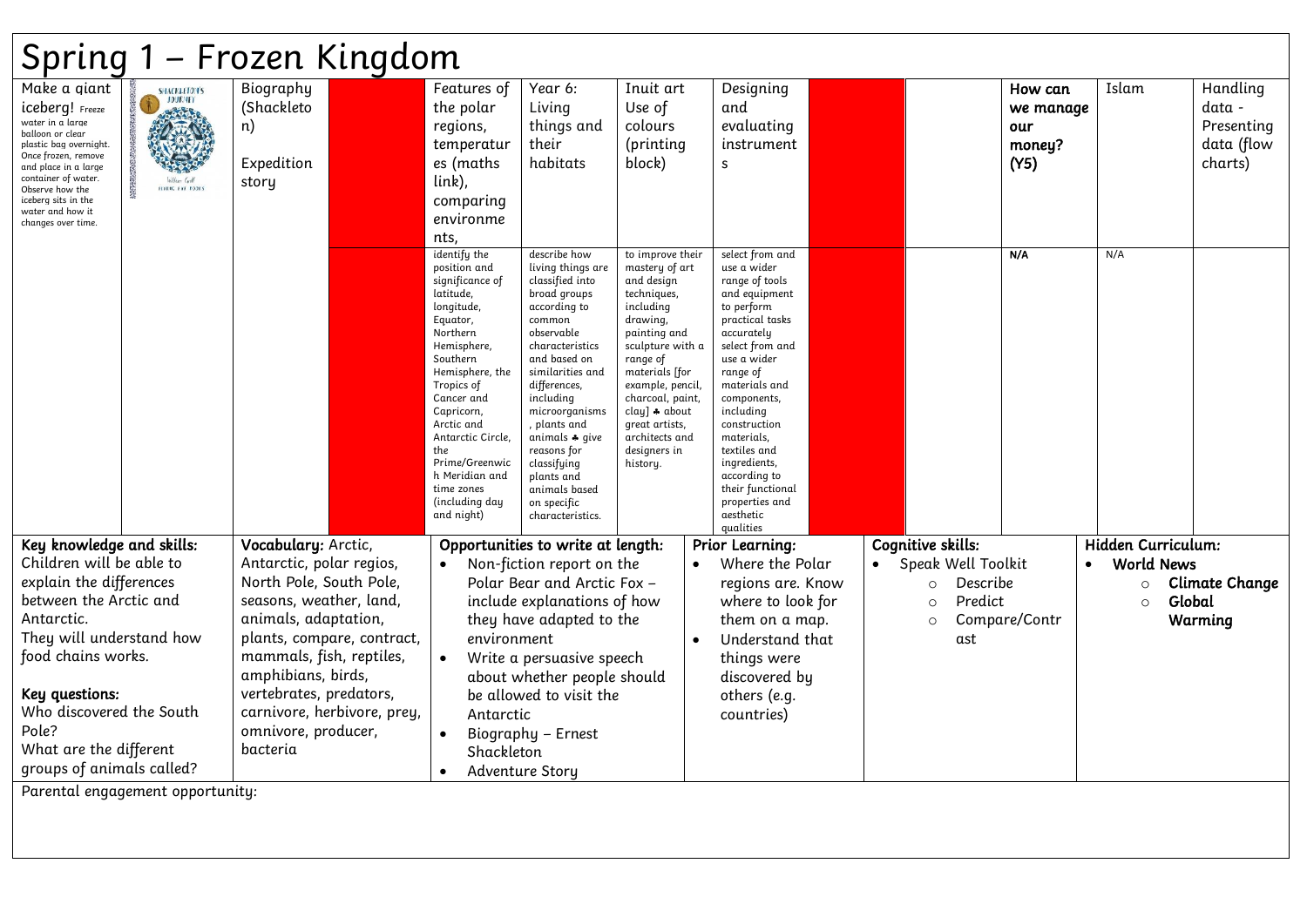## Spring 2 – Revolution

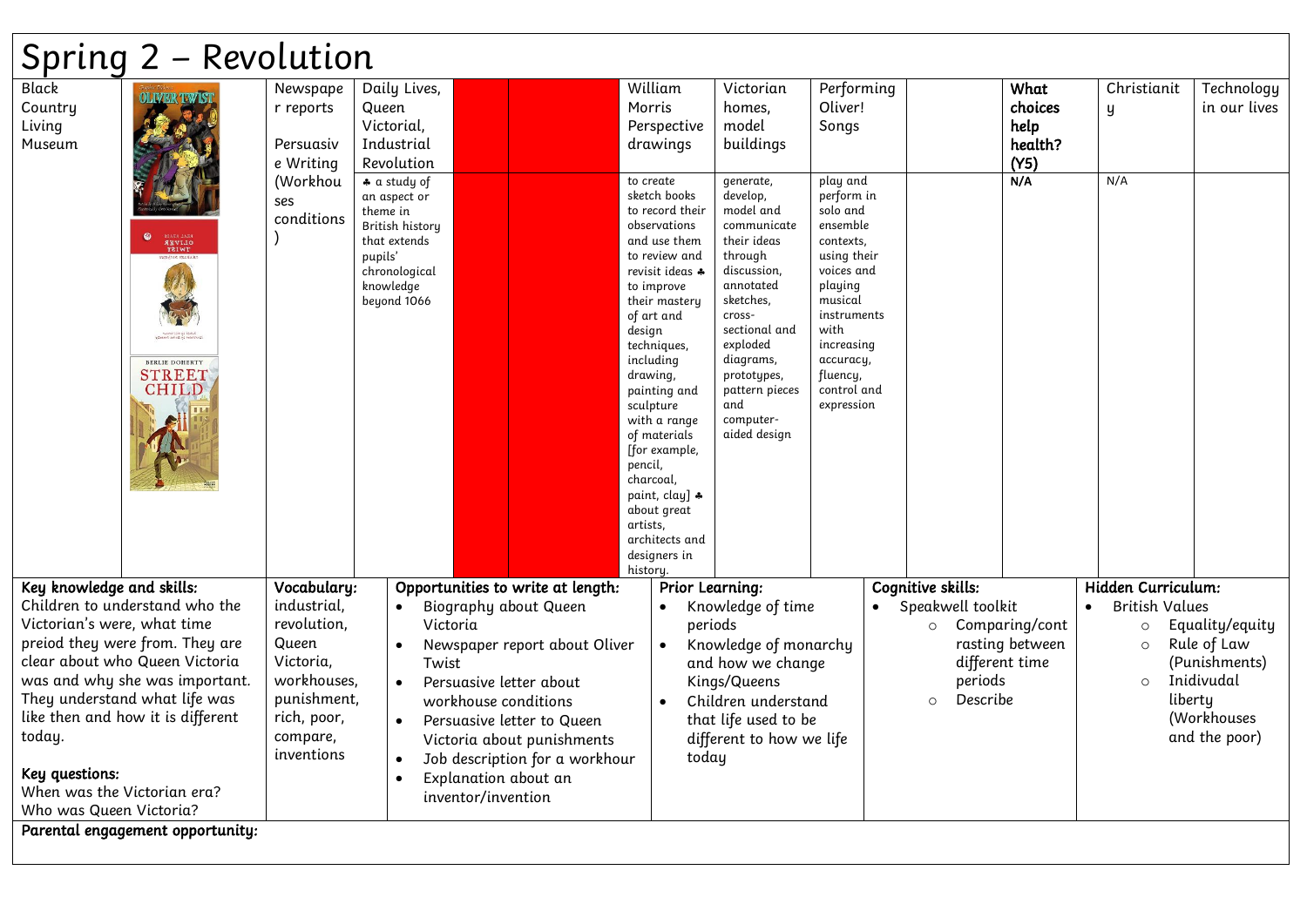|                                                                                                       | Summer 1 - Bloodheart                                                                                                                                                               |                                                                                                                                                                                                           |                                                                                                                                                                                                                                                                                                                                                                                                                                                         |                                                                                                                                                                                                           |                                                                      |                                                      |                 |
|-------------------------------------------------------------------------------------------------------|-------------------------------------------------------------------------------------------------------------------------------------------------------------------------------------|-----------------------------------------------------------------------------------------------------------------------------------------------------------------------------------------------------------|---------------------------------------------------------------------------------------------------------------------------------------------------------------------------------------------------------------------------------------------------------------------------------------------------------------------------------------------------------------------------------------------------------------------------------------------------------|-----------------------------------------------------------------------------------------------------------------------------------------------------------------------------------------------------------|----------------------------------------------------------------------|------------------------------------------------------|-----------------|
| Learning<br>CPR<br>Disecting a<br>heart                                                               | HEALTHY FOR LIFE<br>₩<br><b>KEEPING</b>                                                                                                                                             | Persuasive<br>leaflet<br>(British<br>Heart<br>Foundation                                                                                                                                                  | Year 6:<br>Animals<br>including<br>humans<br>(Discreet)                                                                                                                                                                                                                                                                                                                                                                                                 | Product<br>packaging,<br>healthy<br>eating                                                                                                                                                                | What<br>makes us<br>enterprisin<br>g? (Y5)                           | Hinduism                                             | Program<br>ming |
|                                                                                                       | &                                                                                                                                                                                   | Explanatio<br>n text<br>(Circulator<br>y system)<br>-See topic<br>book<br><b>Short story</b><br>descriptive<br>write<br>(discreet)                                                                        | identify and<br>name the main<br>parts of the<br>human<br>circulatory<br>system, and<br>describe the<br>functions of the<br>heart, blood<br>vessels and<br>$\boldsymbol{\mathsf{a}}$ blood $\boldsymbol{\ast}$<br>recognise the<br>impact of diet,<br>exercise, drugs<br>and lifestyle on<br>the way their<br>bodies function<br># describe the<br>ways in which<br>nutrients and<br>water are<br>transported<br>within animals,<br>including<br>humans | understand<br>and apply the<br>principles of a<br>healthy and<br>varied diet *<br>prepare and<br>cook a variety<br>of<br>predominantl<br>y savoury<br>dishes using a<br>range of<br>cooking<br>techniques | N/A                                                                  | N/A                                                  |                 |
| Key knowledge and skills:                                                                             | Chilren will understand why we need                                                                                                                                                 | Vocabulary: protein,<br>plasma, blood vessel,                                                                                                                                                             | Opportunities to write at<br>length:                                                                                                                                                                                                                                                                                                                                                                                                                    | <b>Prior Learning:</b><br>Parts of the body<br>$\bullet$                                                                                                                                                  | Cognitive skills:<br>Speakwell Toolkit<br>$\bullet$                  | Hidden Curriculum:<br>Emotional healthy<br>$\bullet$ |                 |
| bodies.<br>Key questions:<br>What is the role of blood?<br>What are the parts of heart?<br>lifestyle? | and heart and what it does in our<br>They will know how different things<br>we do impacts and effects our heart.<br>What is the role of the heart?<br>What contributes to a healthy | red blood cells, heart,<br>blood, lungs, aorta,<br>pulmonary arteries,<br>aortic valee, atrium,<br>ventricle, pulmonary<br>veins, pulse, protein,<br>carbohydrates, fats,<br>fibre, minerals,<br>vitamins | Short Story<br>$\bullet$<br>Description<br>Persuasive leaflet<br>$\bullet$<br>Scientific investigation<br><b>Explanation Text</b><br>$\bullet$                                                                                                                                                                                                                                                                                                          | Some knowledge of<br>what it means to have a<br>healthy life-style<br>Effects of drugs and<br>$\bullet$<br>alcohol<br>Have some<br>$\bullet$<br>understanding of why<br>we exercise                       | Describe<br>$\circ$<br>Explanation<br>$\circ$<br>Deducing<br>$\circ$ | and well-being<br>Keeping safe<br>$\bullet$          |                 |
|                                                                                                       | Parental engagement opportunity:                                                                                                                                                    |                                                                                                                                                                                                           |                                                                                                                                                                                                                                                                                                                                                                                                                                                         |                                                                                                                                                                                                           |                                                                      |                                                      |                 |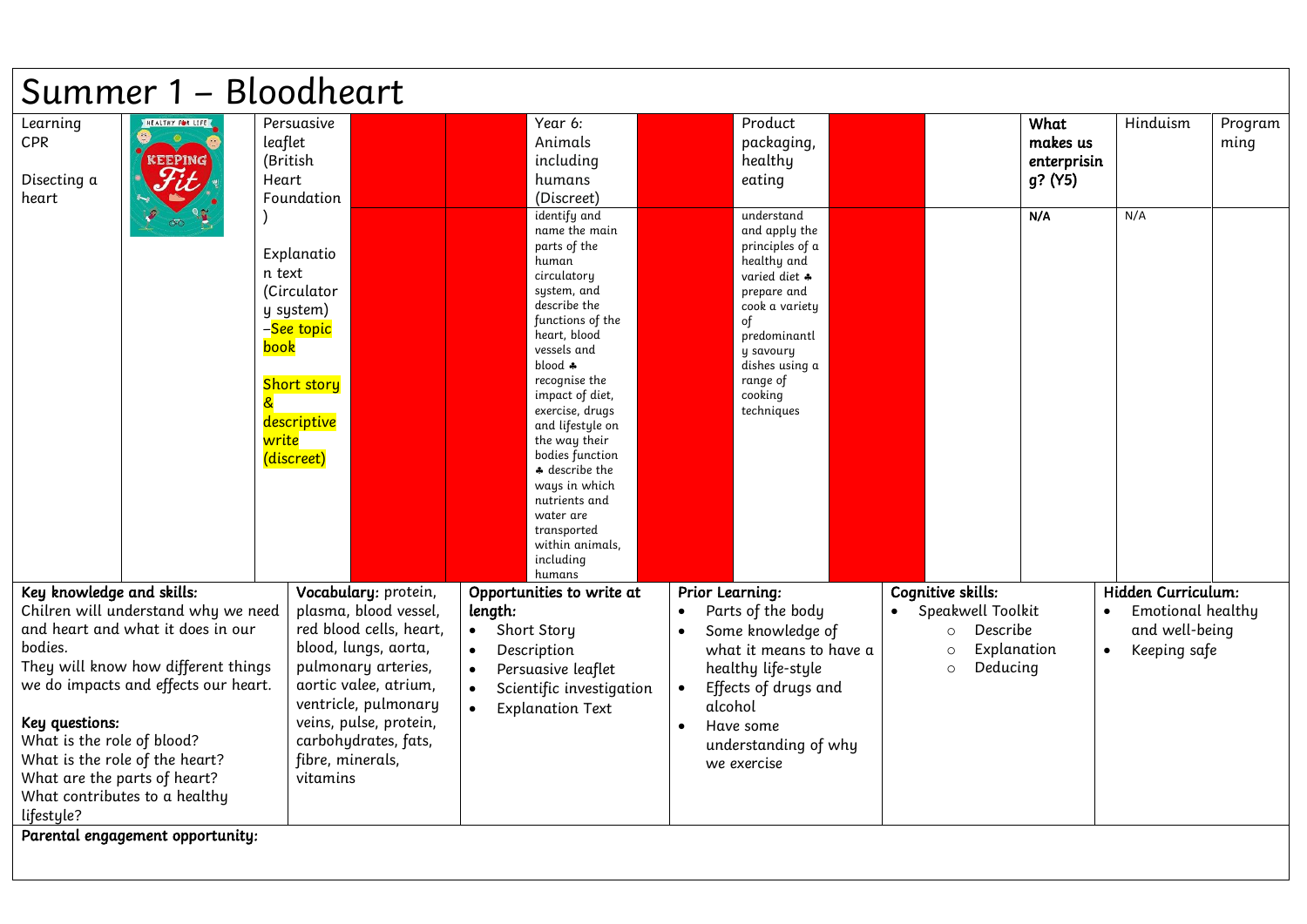## Summer 2 - Darwin's Delights

| Observing                      |                                    |            | Biography               | Using maps,                                             |           | Year 6:                                     | Architects  |                        | Composing                           |                       | What makes    |           | Sikhism               | Programmi                   |
|--------------------------------|------------------------------------|------------|-------------------------|---------------------------------------------------------|-----------|---------------------------------------------|-------------|------------------------|-------------------------------------|-----------------------|---------------|-----------|-----------------------|-----------------------------|
| live and dead                  |                                    | (Charles   |                         | locating islands                                        |           | Evolution and                               | through     |                        | and                                 |                       | a happy and   |           |                       | ng                          |
| animals (See                   |                                    | Darwin)    |                         | and animals.                                            |           | inheritance                                 | time        |                        | performing                          |                       | healthy       |           |                       |                             |
| cornerstones)                  |                                    |            |                         | Comparing                                               |           |                                             |             |                        | music                               |                       | relationship? |           |                       |                             |
|                                |                                    | Diary      |                         | enviroments.                                            |           |                                             |             |                        |                                     |                       | (Y6) SEX ED   |           |                       |                             |
|                                |                                    | (Darwin's  |                         | locate the world's                                      |           | * recognise that                            | * about     |                        | $\clubsuit$ play and                |                       | N/A           |           | N/A                   | design, write               |
|                                |                                    | time of    |                         | countries, using maps to<br>focus on Europe (including  |           | living things have<br>changed over time     | great       |                        | perform in solo                     |                       |               |           |                       | and debug                   |
|                                |                                    | Galapogus  |                         | the location of Russia) and<br>North and South America, |           | and that fossils                            | artists,    |                        | and ensemble                        |                       |               |           |                       | programs that<br>accomplish |
|                                |                                    |            | islands and             | concentrating on their                                  |           | provide information                         | architects  |                        | contexts, using<br>their voices and |                       |               |           |                       | specific goals,             |
|                                |                                    | discovery) |                         | environmental regions, key<br>physical and human        |           | about living things<br>that inhabited the   | and         |                        | playing musical                     |                       |               |           |                       | including                   |
|                                |                                    |            |                         | characteristics, countries,                             |           | Earth millions of                           | designers   |                        | instruments with                    |                       |               |           |                       | controlling or              |
|                                |                                    | Poetry $-$ |                         | and major cities<br>understand geographical             |           | years ago<br>* recognise that               | in history. |                        | increasing                          |                       |               |           |                       | simulating                  |
|                                |                                    | Writing    |                         | similarities and differences<br>through the study of    |           | living things produce                       |             |                        | accuracy, fluency,<br>control and   |                       |               |           |                       | physical<br>systems; solve  |
|                                |                                    | and        |                         | human and physical                                      |           | offspring of the same<br>kind, but normally |             |                        | expression                          |                       |               |           |                       | problems by                 |
|                                |                                    |            | performing              | qeoqraphy of a region of<br>the United Kingdom, a       |           | offspring vary and                          |             |                        | $\clubsuit$ improvise and           |                       |               |           |                       | decomposing                 |
|                                |                                    | about      |                         | region in a European<br>country, and a region in        |           | are not identical to                        |             |                        | compose music                       |                       |               |           |                       | them into                   |
|                                |                                    | animals    |                         | North or South America                                  |           | their parents<br>* identify how             |             |                        | for a range of                      |                       |               |           |                       | smaller parts               |
|                                |                                    |            |                         | physical geography,<br>including: climate zones,        |           | animals and plants                          |             |                        | purposes using<br>the inter-related |                       |               |           |                       | use logical<br>reasoning to |
|                                |                                    |            |                         | biomes and vegetation                                   |           | are adapted to suit<br>their environment in |             |                        | dimensions of                       |                       |               |           |                       | explain how                 |
|                                |                                    |            |                         | belts, rivers, mountains,<br>volcanoes and              |           | different ways and                          |             |                        | music                               |                       |               |           |                       | some simple                 |
|                                |                                    |            |                         | earthquakes, and the water<br>cycle                     |           | that adaptation may<br>lead to evolution.   |             |                        |                                     |                       |               |           |                       | algorithms                  |
|                                |                                    |            |                         | use maps, atlases, globes                               |           |                                             |             |                        |                                     |                       |               |           |                       | work and to<br>detect and   |
|                                |                                    |            |                         | and digital/computer<br>mapping to locate               |           |                                             |             |                        |                                     |                       |               |           |                       | correct errors              |
|                                |                                    |            |                         | countries and describe                                  |           |                                             |             |                        |                                     |                       |               |           |                       | in algorithms               |
|                                |                                    |            |                         | features studied                                        |           |                                             |             |                        |                                     |                       |               |           |                       | and programs                |
| Key knowledge and skills:      |                                    |            |                         | Vocabulary: evolution,                                  |           | Opportunities to write at                   |             | <b>Prior Learning:</b> |                                     | Cognitive skills:     |               |           | Hidden Curriculum:    |                             |
|                                | Children will know who Charles     |            | inheritance, variation, |                                                         | length:   |                                             |             | Know that different    |                                     | Speak well toolkit    |               | $\bullet$ |                       | British Values: Tolerance   |
|                                | Darwin is and the key discoveries  |            |                         | selective breeding, cross                               | $\bullet$ | Diary (English)                             |             | people have different  |                                     | Compare<br>$\circ$    |               |           | of Faiths and Beliefs |                             |
|                                | he made. They will also know how   |            | breeding, adapt,        | environment, fossilisation,                             | $\bullet$ | Instructions (How to                        |             | views on where         |                                     | (animals              |               |           |                       | o Children will learn       |
|                                | animals including humans evolve    |            |                         | continent, biome, vegetation                            |           | create a fossil)                            |             | humans came from       |                                     |                       | evolving/adap |           |                       | how different people        |
| and inherit features overtime. |                                    |            |                         | belt, climate, aquatic, desert,                         |           | <b>Balanced Argument</b>                    | $\bullet$   | Have some              |                                     | ting)                 |               |           |                       | have different beliefs      |
|                                |                                    |            |                         | grassland, forest, rainforest,                          |           | (Selective Breeding)                        |             | understanding of why   |                                     | Argue (dog<br>$\circ$ |               |           |                       | including science vs        |
| Key questions:                 |                                    |            |                         | tundra, extinct, endangered,                            |           | Biography (Mary                             |             | animals live in        |                                     | breeding)             |               |           | revision              |                             |
| Who is Charles Darwin?         |                                    |            | physical and human      |                                                         |           | Anning)                                     |             | specific environments  |                                     |                       |               |           |                       |                             |
|                                | Why do I look like my family?      |            |                         | features, architect, building,                          |           | Tourist Leaflet                             |             |                        |                                     |                       |               |           |                       |                             |
|                                | Where do scientists believe humans |            |                         | design, gargoyle, bridge,                               |           | (Galapagos Islands)                         |             |                        |                                     |                       |               |           |                       |                             |
| came from?                     |                                    |            | keystone                |                                                         |           |                                             |             |                        |                                     |                       |               |           |                       |                             |
|                                | Parental engagement opportunity:   |            |                         |                                                         |           |                                             |             |                        |                                     |                       |               |           |                       |                             |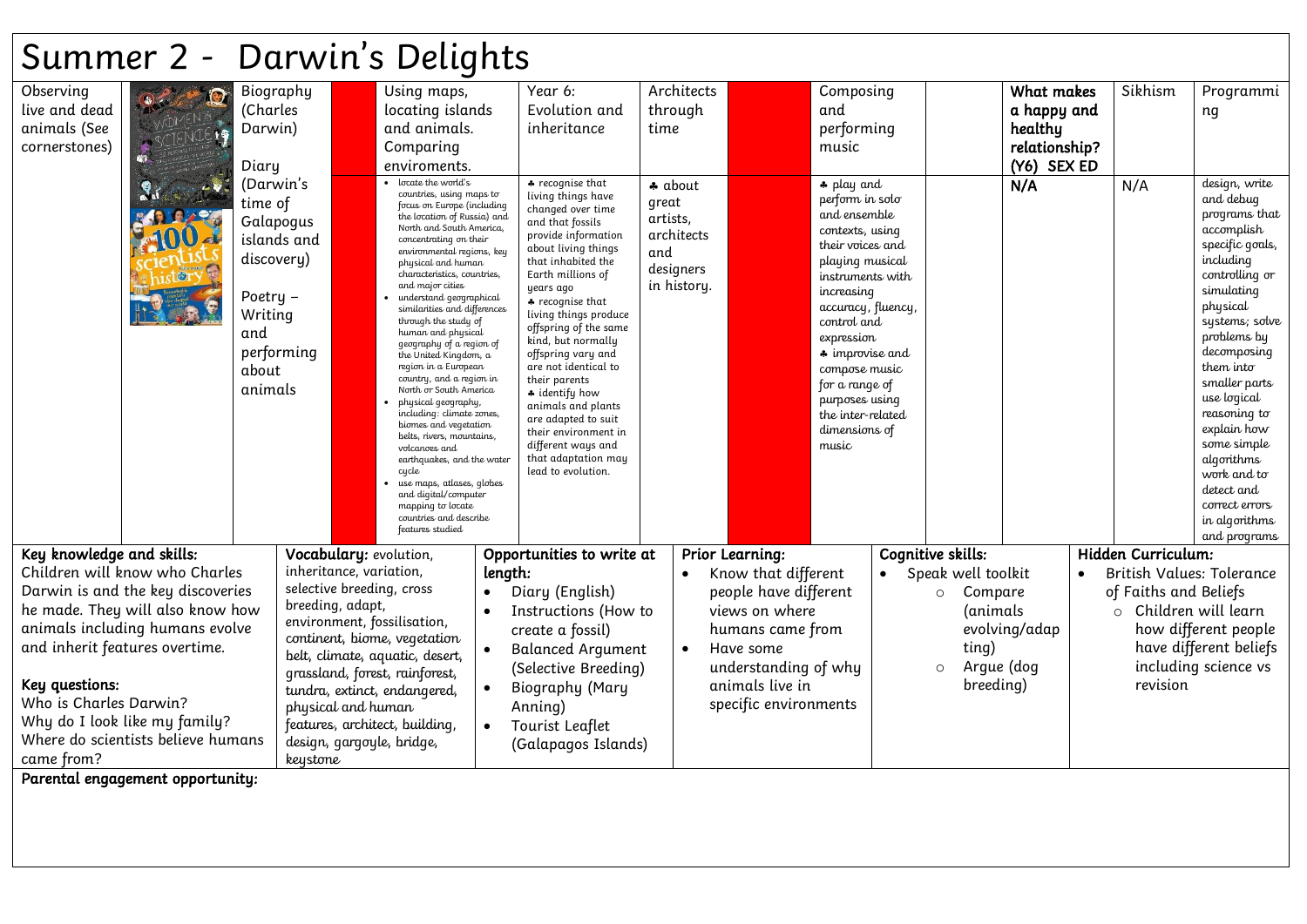| Cycle B                                                                                                  | $(2017 - 2018)$                                        |                                                                                                       |                                                                                                                                          |                                                                                                                                                          |                                                                                                                                                                                                                                                                                                                                                             |                 |                                                                                                                                                                                                         |                                                                       |                                                                                                                                                     |                                      |                                                                                                                                                     |                                                                                                                                              |
|----------------------------------------------------------------------------------------------------------|--------------------------------------------------------|-------------------------------------------------------------------------------------------------------|------------------------------------------------------------------------------------------------------------------------------------------|----------------------------------------------------------------------------------------------------------------------------------------------------------|-------------------------------------------------------------------------------------------------------------------------------------------------------------------------------------------------------------------------------------------------------------------------------------------------------------------------------------------------------------|-----------------|---------------------------------------------------------------------------------------------------------------------------------------------------------------------------------------------------------|-----------------------------------------------------------------------|-----------------------------------------------------------------------------------------------------------------------------------------------------|--------------------------------------|-----------------------------------------------------------------------------------------------------------------------------------------------------|----------------------------------------------------------------------------------------------------------------------------------------------|
| Memorable<br>Experience /<br>Hook<br>Hook must come<br>a the start of<br>the topic                       | <b>Quality Text</b>                                    | English<br>Genre<br>Writing                                                                           | History                                                                                                                                  | Geography                                                                                                                                                | Science                                                                                                                                                                                                                                                                                                                                                     | Art             | D&T                                                                                                                                                                                                     | Music                                                                 | French                                                                                                                                              | <b>PSHE</b>                          | R.E                                                                                                                                                 | Computin<br>g                                                                                                                                |
|                                                                                                          |                                                        |                                                                                                       | Autumn 1 - Off with her head                                                                                                             |                                                                                                                                                          |                                                                                                                                                                                                                                                                                                                                                             |                 |                                                                                                                                                                                                         |                                                                       |                                                                                                                                                     |                                      |                                                                                                                                                     |                                                                                                                                              |
| Memorable<br>Experience:<br>Wollaton<br>Hall<br>https://www<br>.nottingham<br>museums.or<br>g.uk/school- | <b>PE EYE WITNES</b>                                   | Diary<br>(Romeo)<br>Description<br>(Verona)<br>Playscript<br>(Romeo and                               | Tudors                                                                                                                                   |                                                                                                                                                          | Science:<br>Year 6:<br>Light<br>(Discreet)<br>recognise that light                                                                                                                                                                                                                                                                                          |                 | Tudor<br>food,<br>seasonalit<br>y<br>understand                                                                                                                                                         | Tudor<br>music,<br>understa<br>nding<br>and<br>representi<br>ng music |                                                                                                                                                     | What are<br>human<br>rights?<br>(Y6) | What can we<br>learn from<br>religions<br>about<br>deciding what<br>is right and<br>wrong? (focus<br>on<br>Christianity,<br>Judaism and<br>Sikhism) | E-Saftey                                                                                                                                     |
| sessions/tud<br>ors-at-<br>wollaton-<br>$\text{ks2}/$<br>Hook:<br>Mysterious<br>objects from             | Romeo<br>A Shakespeare Story                           | Julliet)                                                                                              | a study of an<br>aspect or<br>theme in<br><b>British history</b><br>that extends<br>pupils'<br>chronological<br>knowledge<br>beyond 1066 |                                                                                                                                                          | appears to travel in<br>straight lines<br>use the idea that<br>light travels in<br>straight lines to<br>explain that objects<br>are seen because<br>they give out or<br>reflect light into<br>the eye<br>explain that we see<br>things because light<br>travels from light<br>sources to our eyes<br>or from light<br>sources to objects<br>and then to our |                 | and apply the<br>principles of a<br>healthy and<br>varied diet<br>prepare and<br>cook a variety<br>of<br>predominantl<br>y savoury<br>dishes using a<br>range of<br>cooking<br>techniques<br>understand |                                                                       |                                                                                                                                                     |                                      |                                                                                                                                                     | use<br>technology<br>safely,<br>respectfully<br>and<br>responsibly;<br>recognise<br>acceptable/<br>unacceptabl<br>e behaviour;<br>identify a |
| Romeo and<br>Juliet: mask,<br>poison bottle,<br>balcony<br>picture,<br>prologue.                         |                                                        |                                                                                                       |                                                                                                                                          |                                                                                                                                                          | eyes<br>use the idea that<br>light travels in<br>straight lines to<br>explain why<br>shadows have the<br>same shape as the<br>objects that cast<br>them                                                                                                                                                                                                     |                 | seasonality,<br>and know<br>where and<br>how a variety<br>of ingredients<br>are grown,<br>reared,<br>caught and<br>processed                                                                            |                                                                       |                                                                                                                                                     |                                      |                                                                                                                                                     | range of<br>ways to<br>report<br>concerns<br>about<br>content and<br>contact                                                                 |
| Key knowledge and skills:<br>Key questions:                                                              |                                                        | Vocabulary:<br>Catholic, Protestant, Tudor, Church<br>of England, Rome, Pope,<br>Descendant, Monarch, |                                                                                                                                          | Opportunities to write at<br>length:<br>Biography Henry VIII<br>(History)<br>Diary from Romeo (English)<br>Diary from Henry VIII (Hot<br>Write, History) |                                                                                                                                                                                                                                                                                                                                                             | Prior Learning: |                                                                                                                                                                                                         | Cognitive skills:<br>$\circ$<br>$\circ$                               | Speak Well Toolkit<br>Compare and<br>contrast catholic<br>and protestant<br>churches<br>Arque/Opinion<br>Should Mary be<br>known as Bloody<br>Mary? |                                      | Hidden Curriculum:                                                                                                                                  |                                                                                                                                              |
|                                                                                                          | Parental engagement opportunity: Tudor Craft Afternoon |                                                                                                       |                                                                                                                                          |                                                                                                                                                          |                                                                                                                                                                                                                                                                                                                                                             |                 |                                                                                                                                                                                                         |                                                                       |                                                                                                                                                     |                                      |                                                                                                                                                     |                                                                                                                                              |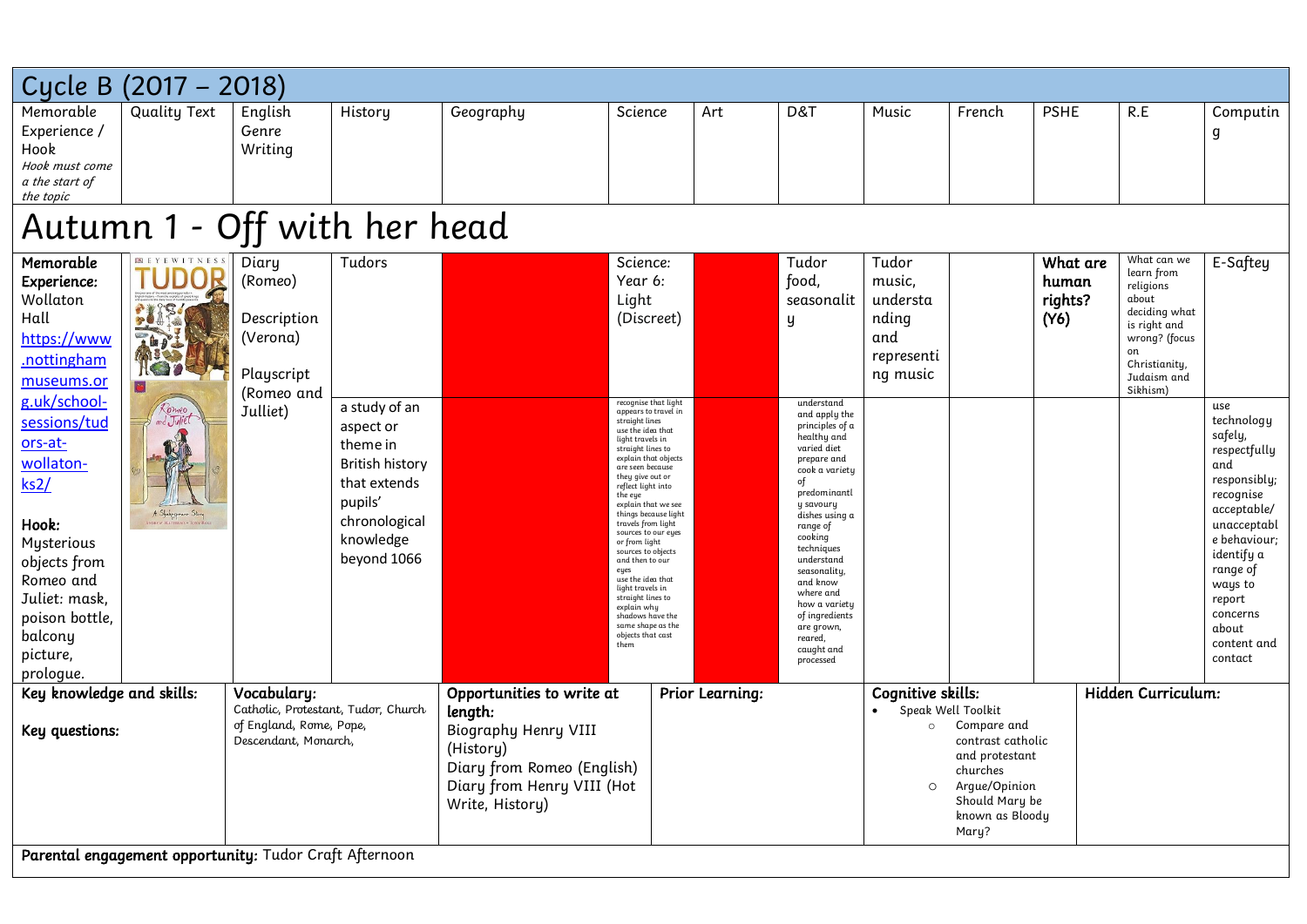## Autumn 2 - Stargazers

| Space Centre<br>http://educa<br>tion.spacece<br>ntre.co.uk/in<br>formation/m<br>aking-a-<br>booking | $\triangleq$<br>අෑ<br>THE NE<br><b>BIG THI</b> | Explanation<br>text<br>(Telescope)<br>Newspaper<br>report<br>(Moon<br>Landing) |                                                                    |         | Famous<br>astronbm<br>ers, home<br>countries,<br>locating<br>on a map | Year 5:<br>Earth<br>and<br>Space | Peter<br>Thrope        | Performin<br>g music<br>to match<br>α<br>picture/e<br>nvironem<br>ent<br>Analysin<br>g lyrics | How can<br>money<br>affect us?<br>(Y6) | What are<br>the deeper<br>meaning<br>of<br>festivals? | Coding |
|-----------------------------------------------------------------------------------------------------|------------------------------------------------|--------------------------------------------------------------------------------|--------------------------------------------------------------------|---------|-----------------------------------------------------------------------|----------------------------------|------------------------|-----------------------------------------------------------------------------------------------|----------------------------------------|-------------------------------------------------------|--------|
|                                                                                                     |                                                |                                                                                |                                                                    |         |                                                                       |                                  |                        |                                                                                               |                                        |                                                       |        |
| Key knowledge and skills:<br>Key questions:                                                         |                                                | Vocabulary:                                                                    |                                                                    | length: | Opportunities to write at                                             |                                  | <b>Prior Learning:</b> | Cognitive skills:<br>$\bullet$                                                                |                                        | Hidden Curriculum:                                    |        |
|                                                                                                     |                                                |                                                                                | Parental engagement opportunity: Science experiment, space rockets |         |                                                                       |                                  |                        |                                                                                               |                                        |                                                       |        |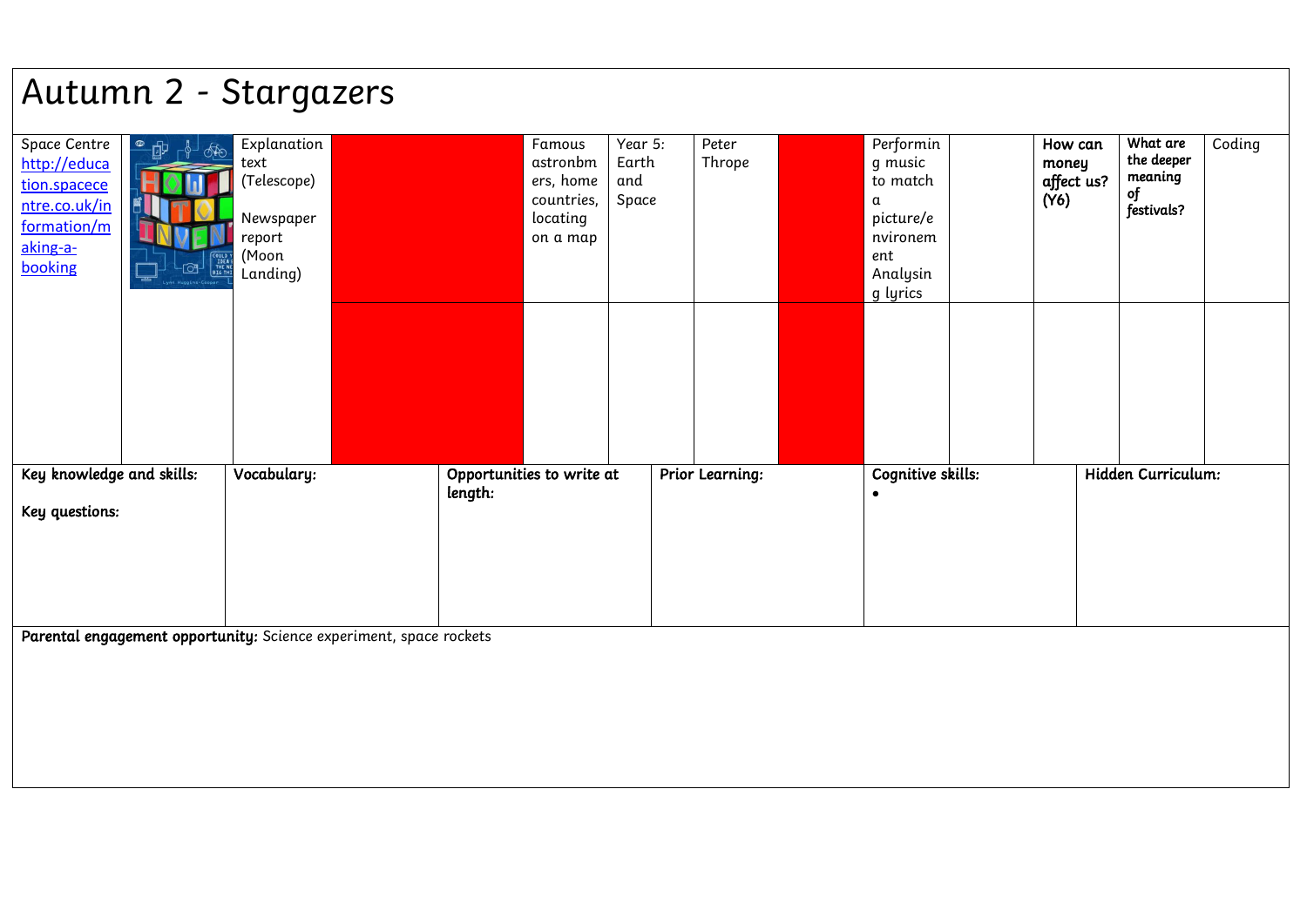|                                                                                                |                                                                                                     | Spring 1 - Alchemy Island                                                             |         |                           |                                                             |                        |                                                                                                                                            |                                                        |                                                                   |                                                              |                                                       |
|------------------------------------------------------------------------------------------------|-----------------------------------------------------------------------------------------------------|---------------------------------------------------------------------------------------|---------|---------------------------|-------------------------------------------------------------|------------------------|--------------------------------------------------------------------------------------------------------------------------------------------|--------------------------------------------------------|-------------------------------------------------------------------|--------------------------------------------------------------|-------------------------------------------------------|
| Create a<br>fountain of<br>gold, play<br>music and<br>read the<br>riddle (see<br>cornerstones) | <b>MYTHIGAL GALLEGAN</b><br>$\left\{ \mathsf{r}\right\}$ th VI $\left\{ \mathsf{r}\right\}$ and the | Quest Story                                                                           |         |                           | Year 5:<br>Propertie<br>s and<br>changes<br>of<br>materials |                        | Geers<br>leavers<br>and<br>pulleys<br>Designing<br>α<br>lunchbox<br>to<br>specificati<br>on<br>(insluator<br>s and<br>conductor<br>s link) | Understa<br>nding<br>musical<br>notation:<br>recorders | What<br>affects<br>our<br>health<br>and<br>wellbeing<br>7<br>(Y6) | How do<br>people<br>express<br>themselves<br>through<br>art? | Multimed<br>ia- Create<br>an Island<br>PowerPoi<br>nt |
| Key knowledge and skills:                                                                      |                                                                                                     | Vocabulary:                                                                           |         | Opportunities to write at |                                                             | <b>Prior Learning:</b> |                                                                                                                                            | Cognitive skills:                                      |                                                                   | Hidden Curriculum:                                           |                                                       |
| Key questions:                                                                                 |                                                                                                     |                                                                                       | length: |                           |                                                             |                        |                                                                                                                                            |                                                        |                                                                   |                                                              |                                                       |
|                                                                                                |                                                                                                     | Parental engagement opportunity: Multimedia, make and present their own island design |         |                           |                                                             |                        |                                                                                                                                            |                                                        |                                                                   |                                                              |                                                       |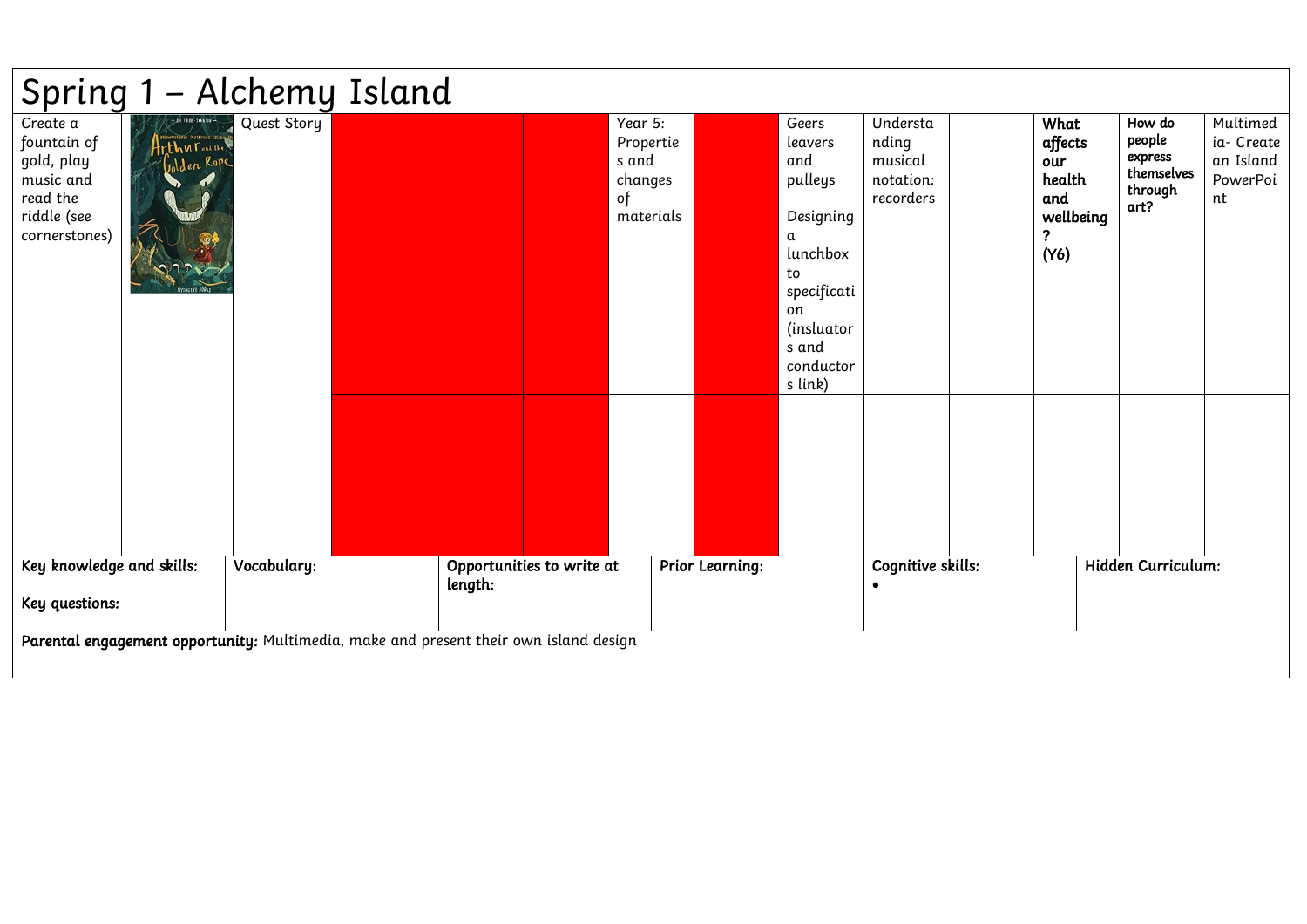| Spring 2 - Pharoahs                                                                  |                                                                    |                                                                        |                                                                           |         |                                                         |                                         |                                                                                      |                                |                                          |                                                                    |                                           |
|--------------------------------------------------------------------------------------|--------------------------------------------------------------------|------------------------------------------------------------------------|---------------------------------------------------------------------------|---------|---------------------------------------------------------|-----------------------------------------|--------------------------------------------------------------------------------------|--------------------------------|------------------------------------------|--------------------------------------------------------------------|-------------------------------------------|
| Derby<br>Museum<br>https://www<br>.derbymuseu<br>ms.org/learn<br>ing/key-<br>stage-2 | <b>OOO AND THE USE</b><br>S R STORY<br>$\mathbf{a}$<br>微量量 自行的复数形式 | Biography<br>(Howard<br>Carter)<br>Description<br>(King Tut's<br>tomb) | Ancient Egypt<br>civilisation                                             |         | Landscap<br>e of<br>Egypt<br>(Cities,<br>River<br>Nile) | Year 6<br>Electricit<br>y<br>(Discreet) | Observing<br>and<br>drawing<br>artefacts<br>Using<br>clay: clay<br>water<br>carriers |                                | What can<br>we do<br>about<br>risk? (Y6) | Why is<br>pilgrimage<br>important<br>to<br>different<br>religions? | Handling<br>data:<br>Database<br>pharaohs |
| Key knowledge and skills:<br>Key questions:                                          |                                                                    | Vocabulary:                                                            |                                                                           | length: | Opportunities to write at                               |                                         | <b>Prior Learning:</b>                                                               | Cognitive skills:<br>$\bullet$ |                                          | Hidden Curriculum:                                                 |                                           |
|                                                                                      |                                                                    |                                                                        | Parental engagement opportunity: Canopic jars with clay, homework display |         |                                                         |                                         |                                                                                      |                                |                                          |                                                                    |                                           |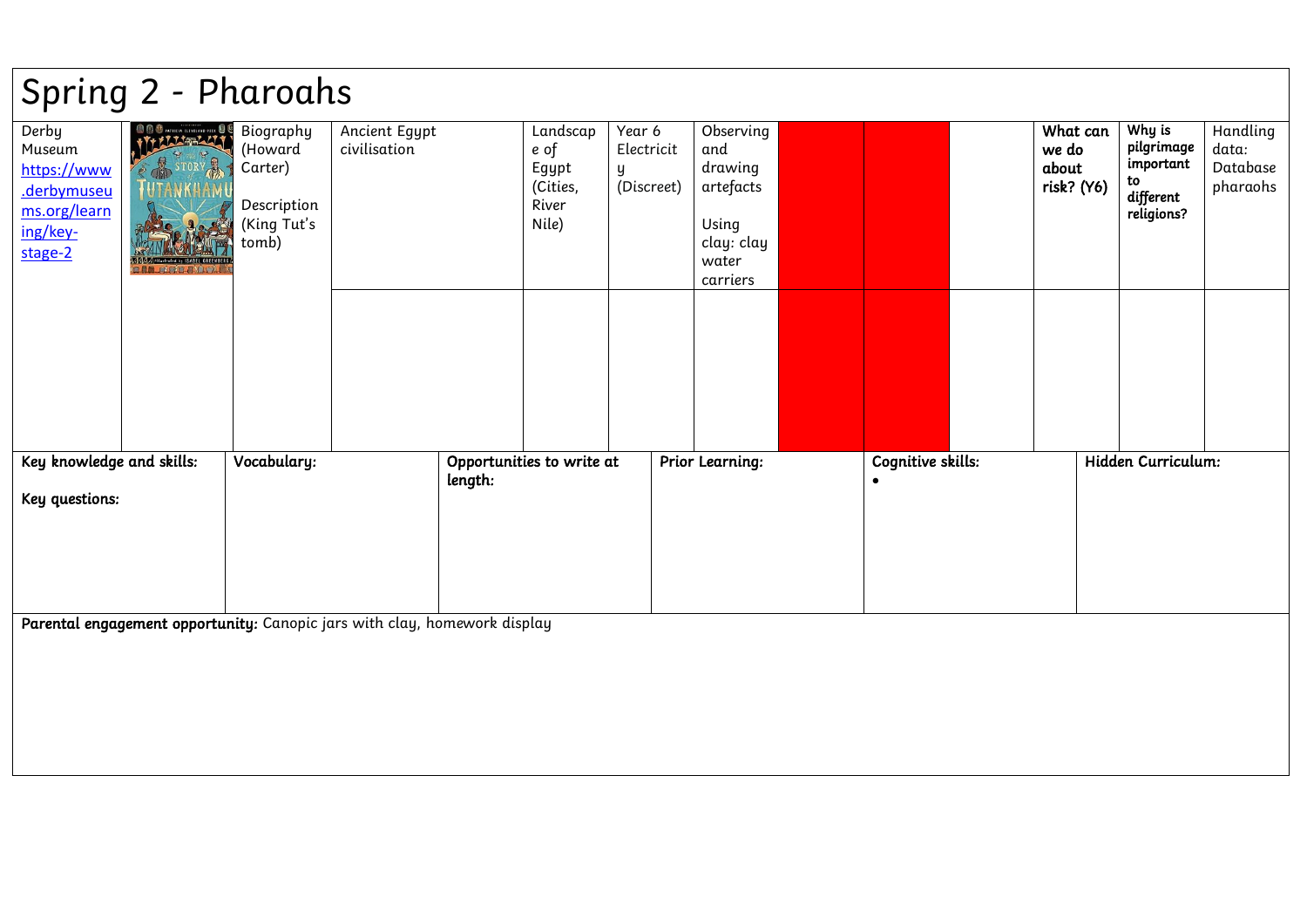|                                             |                     |                                                                                                                                                        | Summer 1 – Peasants, Princes and Pestilence                |         |                                                   |                             |                   |                                                                                                    |                                                                                     |                       |
|---------------------------------------------|---------------------|--------------------------------------------------------------------------------------------------------------------------------------------------------|------------------------------------------------------------|---------|---------------------------------------------------|-----------------------------|-------------------|----------------------------------------------------------------------------------------------------|-------------------------------------------------------------------------------------|-----------------------|
| Eyam                                        | THE GREAT<br>PEARUS | Diary<br>(From<br>village<br>person's<br>pespective<br>of the<br>plague)<br>Letter<br>(Mompesso<br>n vs<br>Hancock<br>burying the<br>the<br>chruchyard | 17 <sup>th</sup> Century England.<br>King Charles II       |         | Journey<br>of the<br>plague<br>Comparin<br>g maps | Persecpti<br>ve<br>drawings |                   | Link to<br><b>British</b><br>Values.<br>Moving<br>up to<br>secondar<br>y school<br>Picture<br>news | How and<br>why do<br>believers<br>celebrate<br>different<br>parts of<br>their life? | Creating<br>a website |
| Key knowledge and skills:<br>Key questions: |                     | Vocabulary:                                                                                                                                            |                                                            | length: | Opportunities to write at                         | <b>Prior Learning:</b>      | Cognitive skills: |                                                                                                    | Hidden Curriculum:                                                                  |                       |
|                                             |                     |                                                                                                                                                        | Parental engagement opportunity: Making a maths board game |         |                                                   |                             |                   |                                                                                                    |                                                                                     |                       |